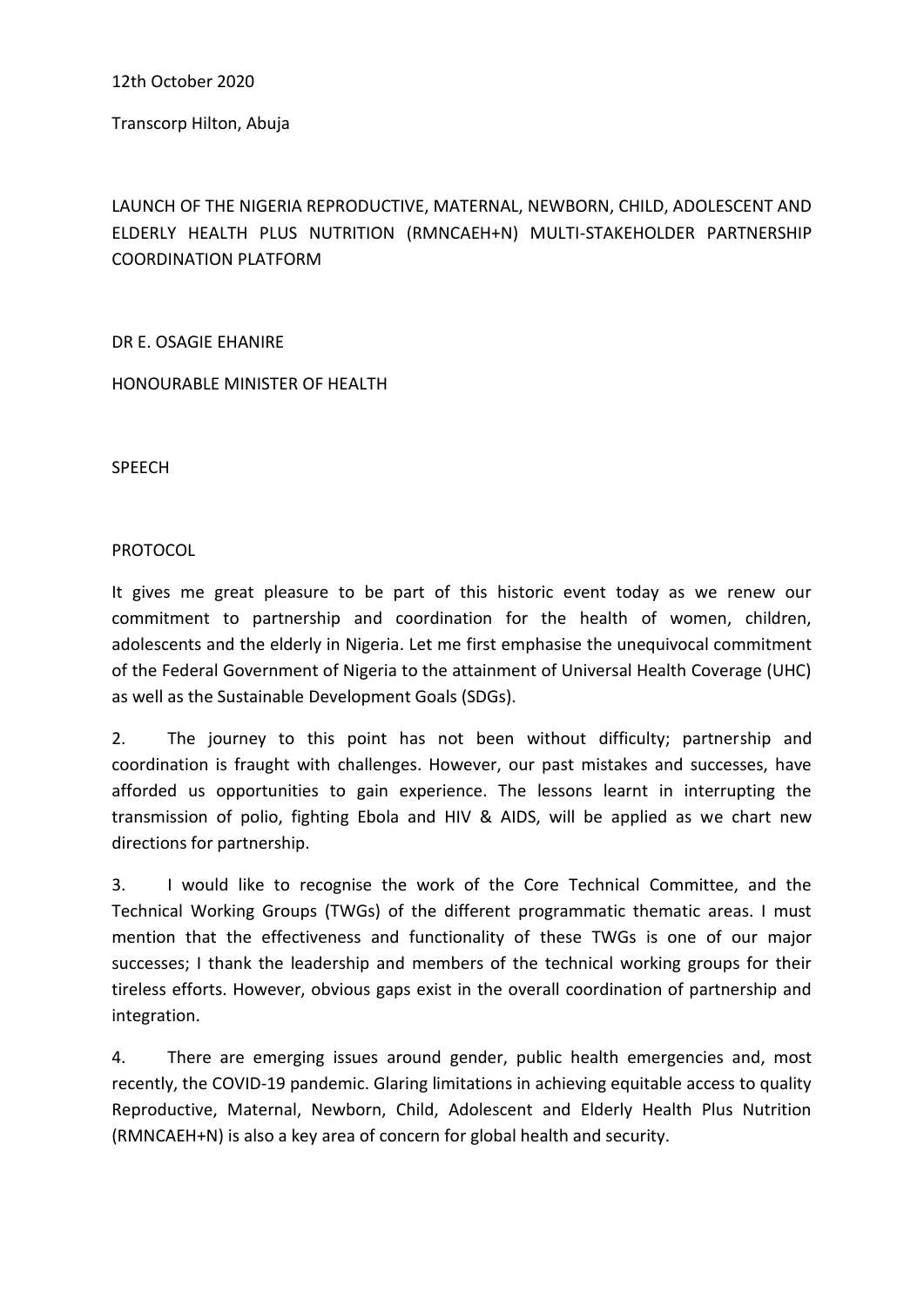5. The health of Nigerian women and children has not fared too well. You may be aware of Nigeria's poor health indices; the maternal mortality ratio is 512 per 100,000 live births, perinatal mortality rate is 49 per 1,000 live births, neonatal mortality is 38 per 1,000 live births, infant mortality is 67 per 1,000 live births and under-5 mortality is 132 per 1,000 live births (NDHS 2018). Female genital mutilation (FGM), gender-based violence (GBV), teenage pregnancy, unplanned pregnancy and unsafe abortion among adolescents, as well as the impact of the COVID-19 on the elderly, have all become major public health emergencies. An increase in the prevalence of wasting among children due to malnutrition indicates that a lot still needs to be done.

6. Modest but slow progress has been made over the last decade, through combined efforts of multiple players; this yet to translate to desirable outcomes. It is sad to note the setback witnessed in our already fragile health system as a result of the COVID-19 pandemic, which negatively impacted all aspects of development. Despite the pandemic, we are unrelenting in our push to achieve global targets.

7. The administration of President Muhammadu Buhari committed to improve the health and wellbeing of Nigerians, especially vulnerable populations, which are women, children, adolescents and elderly persons. The Economic and Recovery Growth Plan (EGRP 2020) of Mr. President has articulated the pathway to achieve this.

8. We have recorded some progress towards improvement of child survival and safemotherhood through the provision of ready to use therapeutic food (RUTF) and sustaining the Family Planning 2020 (FP2020) commitments to ensure availability of family planning services to women and adolescents of reproductive age. In the same vein, the operationalisation of the National Health Act, 2014 (NHAct) through the Basic Health Care Provision Fund (BHCPF), will greatly improve access to quality health care, particularly at the primary health care (PHC) level.

9. The National Emergency Medical Treatment Committee (NEMTC) will provide emergency medical transport for health emergencies including for pregnant women, to facilitate access to emergency obstetric care at the time of need. The provision of emergency transport alone, has been demonstrated to reduce maternal mortality by as much as 50%.

10. Distinguished Ladies and Gentlemen, as we consider on the motto "partnering for the wellbeing of women, children, adolescents and the elderly", our focus is drawn to the core tenet of Universal Health Coverage: aim to leave no one behind.

11. The purpose of this multi-stakeholder coordination platform is to harness the strength of diverse stakeholders and to leverage resources for the maximisation of outcomes and attainment of a shared vision for Nigerians, particularly women, children, adolescents and the elderly. It is unacceptable that our women, children and the aged are dying needlessly from preventable causes.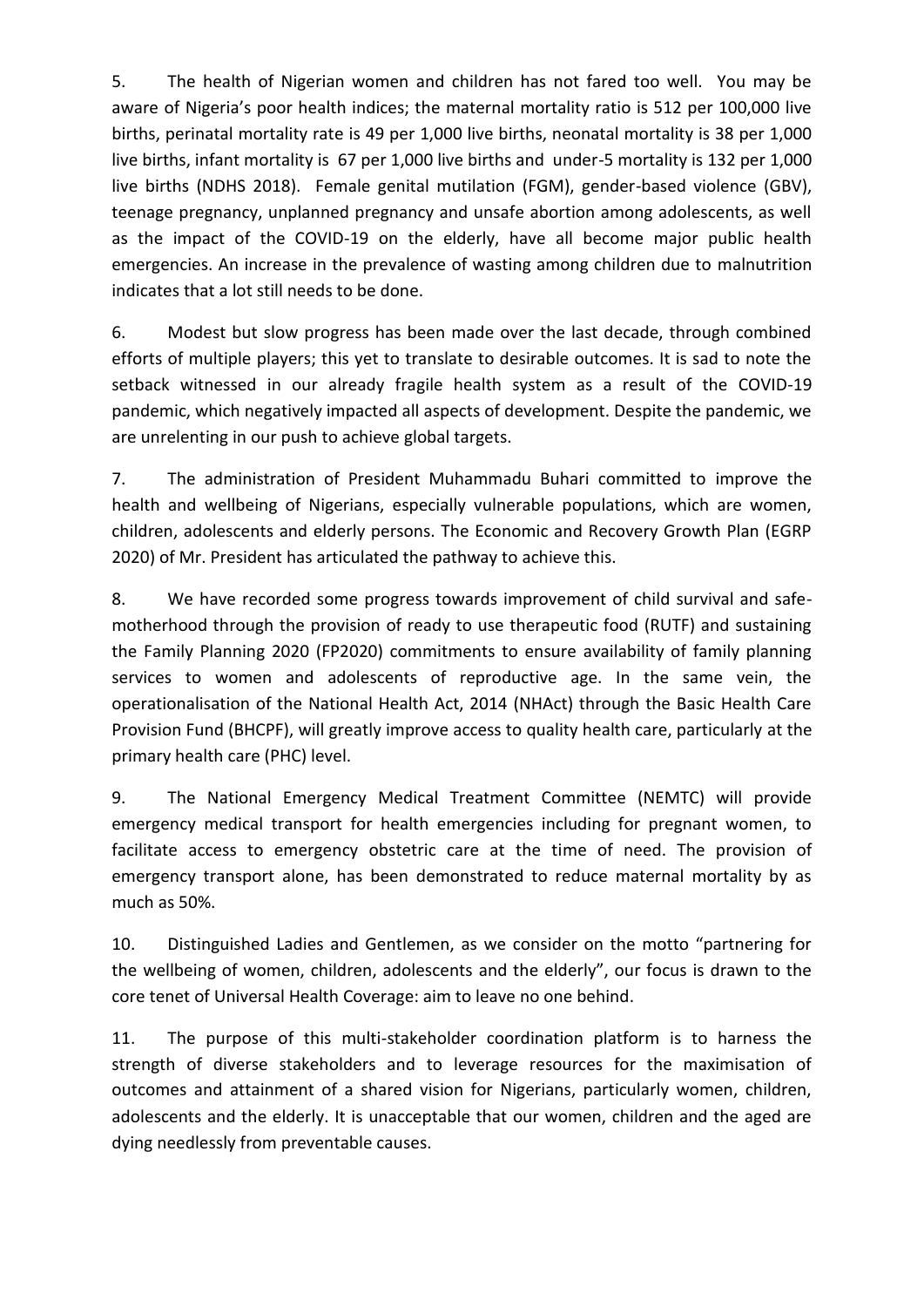12. This vision is to be driven by key stakeholders which have an institutional mandate, passion and track record of work related to the wellbeing of women, children, adolescent and-or the elderly.

13. Ladies and gentlemen, I hereby present to you the members of this platform. May I ask that as list the members, please stand briefly or raise a hand for recognition, whether in the hall or in the virtual space:

13.1 Federal Ministry of Health; the head of the department of Family Health and heads of programmes in family health. The heads of the departments of:

13.1.1 Hospital Services;

13.1.2 Health Planning, Research and Statistics;

13.1.3 Food and Drugs Services;

13.1.4 Public Health;

13.1.5 Public-Private Partnership and Diaspora; and

13.1.6 Special Projects.

13.2 Agencies of the Federal Ministry of Health including;

13.2.1 the National Primary Health Care Development Agency (NPHCDA),

- 13.2.2 the National Health Insurance Scheme (NHIS),
- 13.2.3 the National Agency for Food and Drug Administration and Control (NAFDAC),
- 13.2.4 the Nigeria Centre for Disease Control (NCDC),
- 13.2.5 the National Institute for Pharmaceutical Research and Development (NIPRD), and
- 13.2.6 the Nigeria Institute of Medical Research (NIMR).
- 13.3 Heath and Health-Related Parastatals including;
- 13.3.1 the National Agency for the Control of AIDS (NACA),
- 13.3.2 the National Population Commission (NPopC),
- 13.3.3 the National Bureau of Statistics (NBS), and
- 13.3.4 the National Orientation Agency (NOA).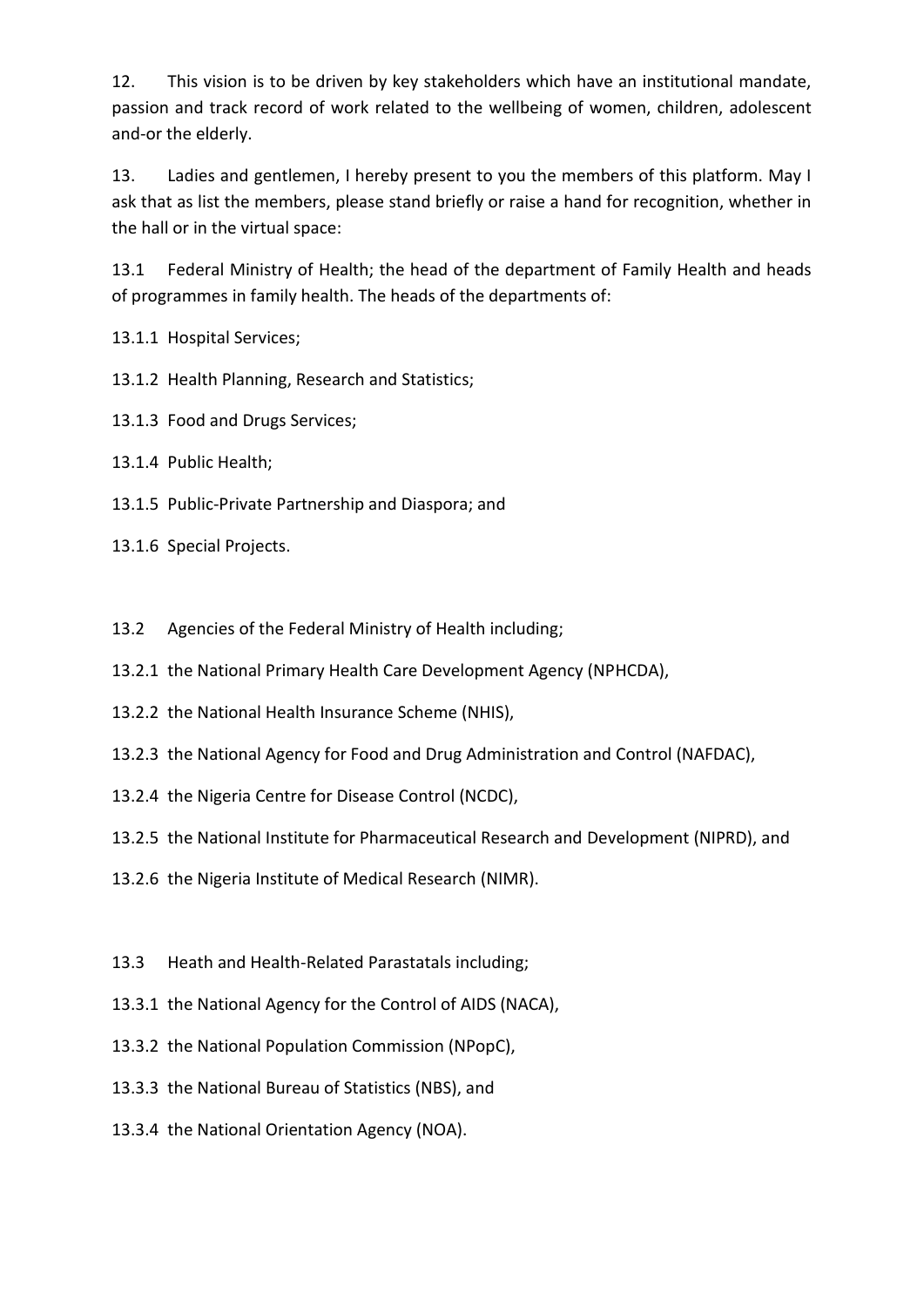- 13.4 Health Regulatory Bodies including;
- 13.4.1 the Medical and Dental Council of Nigeria (MDCN),
- 13.4.2 the Pharmaceutical Council of Nigeria (PCN),
- 13.4.3 the Nursing and Midwifery Council of Nigeria (NMCN),
- 13.4.4 the Community Health Practitioners Regulatory Board (CHPRB), and
- 13.4.5 the Medical Laboratory Science Council of Nigeria (MLSCN).

## 13.5 Line Ministries including;

13.5.1 the Federal Ministry of Women Affairs who is co-chairing this event with me;

13.5.2 the Federal Ministries of Humanitarian Affairs, Disaster Management and Social Development;

13.5.3 Education;

13.5.4 Agriculture and Rural Development;

13.5.5 Finance, Budget and National Planning;

13.5.6 Communication and Digital Economy; and

13.5.7 Information and Culture.

13.6 Commissioners from State Ministries of Health will feature on rotational basis, having one per geopolitical zone together with the FCT Secretary of Health and the Chair of the Commissioners Forum.

13.7 Parliamentarians will include the offices of the Chairs of the senate and house committees on health.

13.8 Professional Associations including;

13.8.1 the Nigerian Medical Association (NMA),

13.8.2 the Society of Gynaecology and Obstetrics of Nigeria (SOGON),

13.8.3 the Paediatrics Association of Nigeria (PAN),

13.8.4 the Nigerian Society of Neonatal Medicine (NiSoNM),

13.8.5 the Association of Public Health Physicians of Nigeria (APHPN),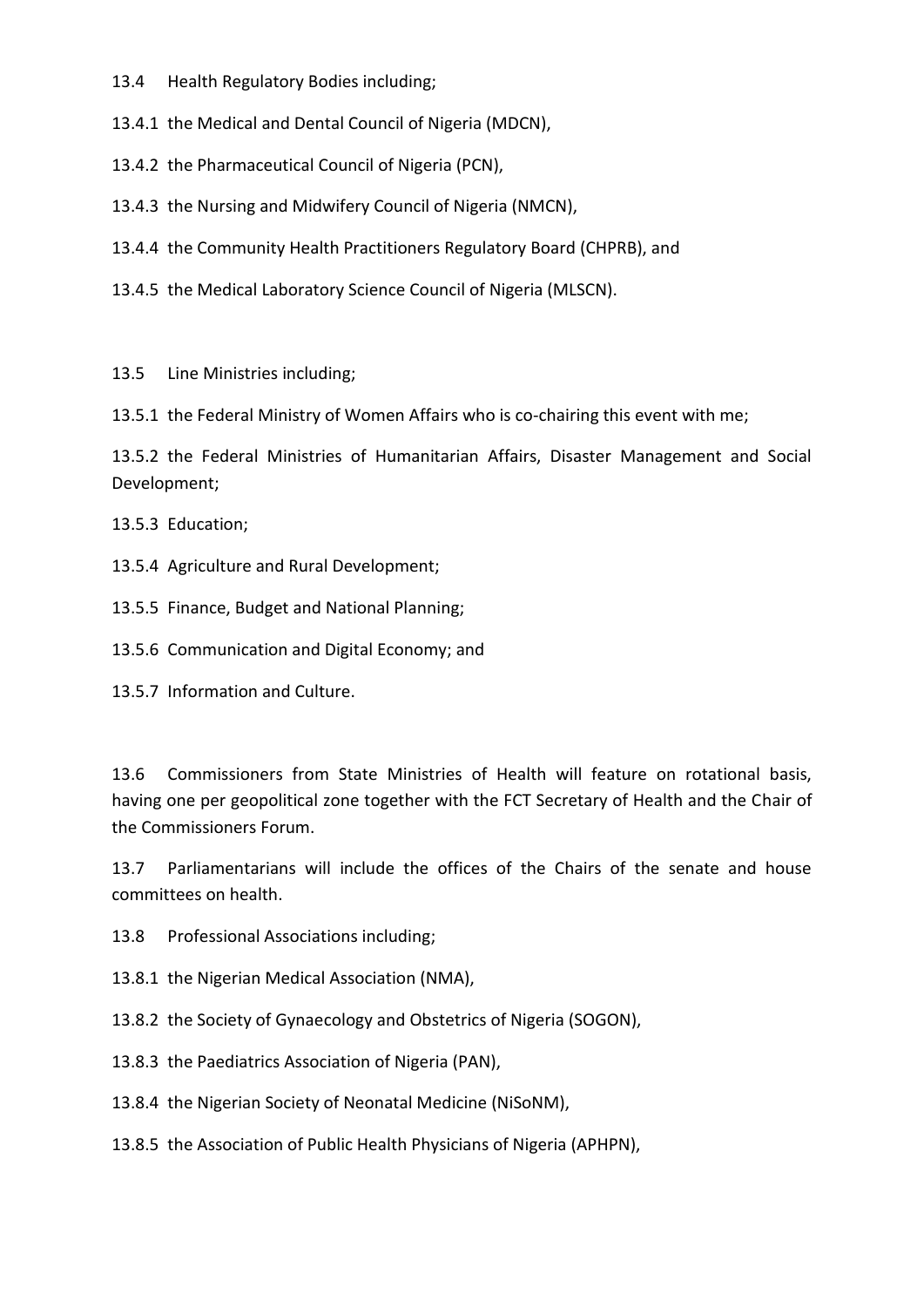13.8.6 the National Association of Nigerian Nurses and Midwives (NANNM),

13.8.7 the Society of Family Health Practitioners of Nigeria (SOFPON),

13.8.8 the National Association of Patent and Proprietary Medicines (NAPPMED),

13.8.9 the Association of General and Private Medical Practitioners of Nigeria (AGPMPN),

13.8.10 the National Association of Community Health Practitioners of Nigeria (NACHPN),

13.8.11 the Guild of Medical Directors of Nigeria (GMD),

13.8.12 the Medical Women's Association of Nigeria (MWAN),

13.8.13 the International Federation of Women Lawyers (FIDA), Nigeria,

13.8.14 the Nutrition Society of Nigeria,

13.8.15 the National Maternal and Perinatal Death Review and Surveillance (MPDRS), and

13.8.16 the leadership of the programme-based technical working groups (Reproductive Health, Child Health, Adolescent Health, Elderly TWG).

13.9 Traditional Leaders (representation from each geopolitical zone).

13.10 International and Development Partners, Donor Agencies and Foundations including;

- 13.10.1 the United Nations (UN) Group:
- 13.10.1.1 the World Health Organization (WHO),
- 13.10.1.2 the United Nations Children's Fund (UNICEF),
- 13.10.1.3 the United Nations Population Fund (UNFPA),
- 13.10.1.4 the World Bank, and
- 13.10.1.5 UN Women.
- 13.10.2 Bilateral organisations:
- 13.10.2.1 the United States Agency for International Development (USAID),
- 13.10.2.2 the Bill and Melinda Gates Foundation (BMGF),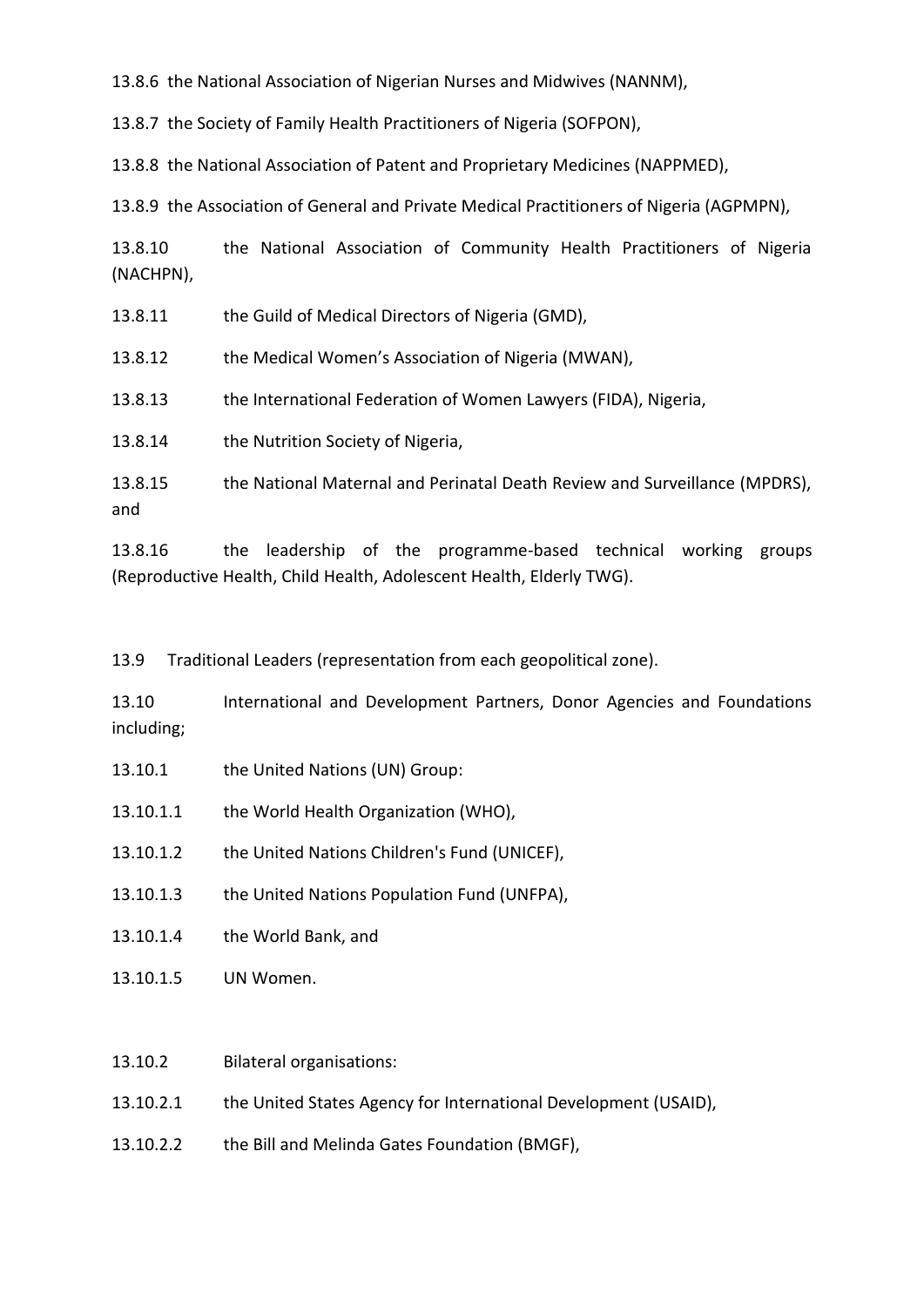- 13.10.2.3 the Department for International Development (DFID),
- 13.10.2.4 the Norwegian Agency for Development Cooperation (NORAD),
- 13.10.2.5 the Japan International Cooperation Agency (JICA), and
- 13.10.2.6 Global Affairs Canada.

13.10.3 Africa Health Budget Network; an alternate Board Member of the Partnership for Maternal, Newborn and Child Health (PMNCH) and Co-Chair of PMNCH Country Engagement Working Group.

13.11 Civil Societies and Women Groups including;

- 13.11.1 National Council for Women Society (NCWS)
- 13.11.2 National Advocates for Health
- 13.11.3 Representative of Youths and Adolescents
- 13.11.4 Representative of Women Groups
- 13.11.5 Representative of Civil Society Organisations (CSOs); (HERFON)

13.11.6 Faith-Based Organisations; representatives of Christian Association of Nigeria (CAN), the National Council on Islamic Affairs (NCIA), and the Nigerian Interfaith Action Association (NIFAA)

13.11.7 Representative of Civil Society Coalition for Maternal, Neonatal and Child Health (MNCH)

- 13.11.8 Legislative Network on Universal Health Coverage (UHC)
- 13.11.9 Coalition of Societies for the Rights of Elder Persons in Nigeria
- 13.11.10 Network for Health Equity and Development (NHED)
- 13.11.11 Civil Society Scaling up Nutrition in Nigeria (CS-SUNN)

## 13.12 Media including;

- 13.12.1 Association of Nigeria Health Journalists (ANHeJ)
- 13.12.2 Nigeria Union of Journalists (NUJ)
- 13.12.3 Nigeria Association of Women Journalists (NAWoJ)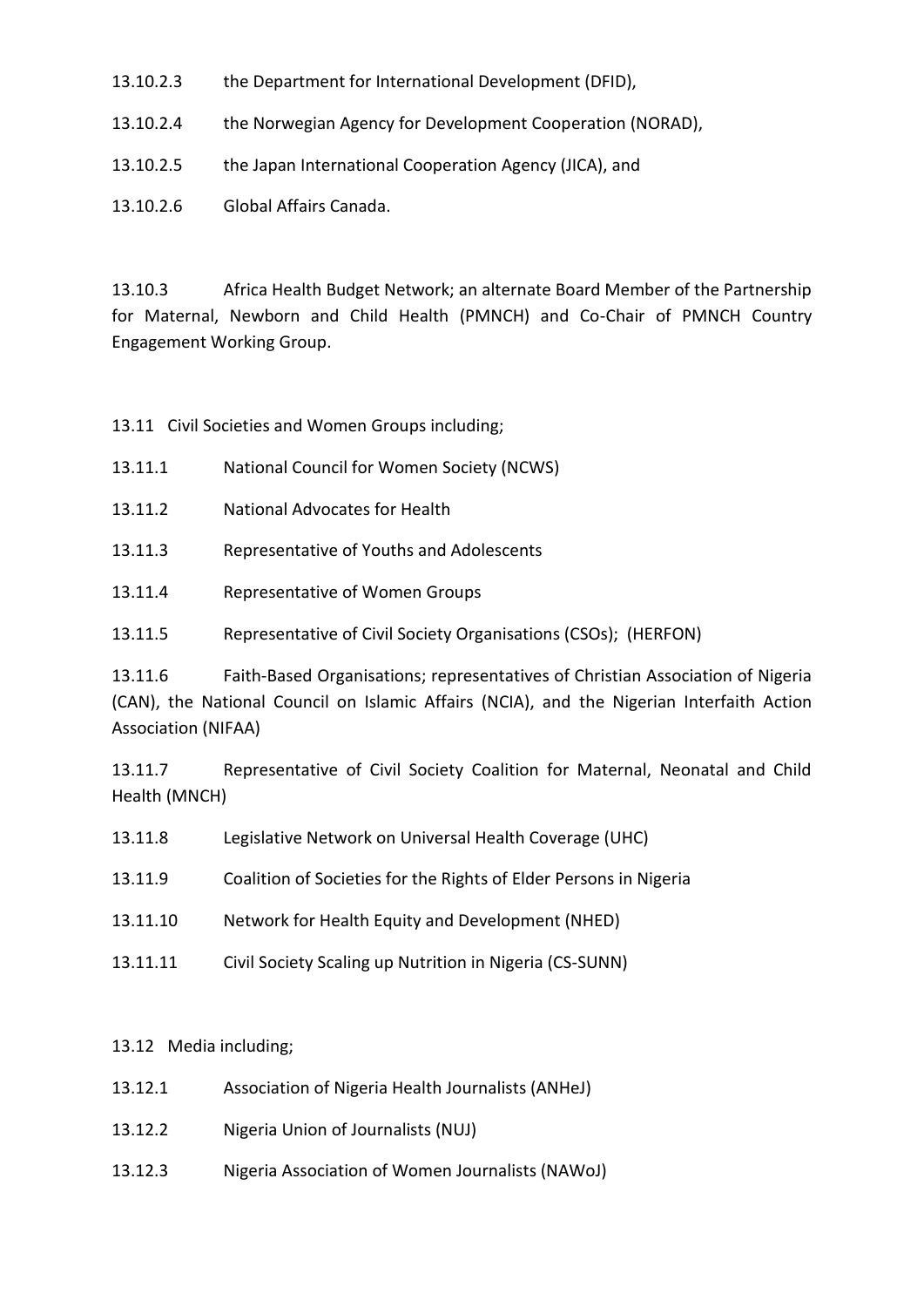- 13.12.4 Centre for Communication and Social Impact
- 13.12.5 International Society for Media in Public Health (ISMPH)
- 13.13 Organised Private Sector Organisations and Unions including;
- 13.13.1 Health Care Federation of Nigeria
- 13.13.2 National Union of Road Transport Workers (NURTW)
- 13.13.3 Private Philanthropists:
- 13.13.3.1 Dangote Foundation;
- 13.13.3.2 Tony Elumelu Foundation;
- 13.13.3.3 TY Danjuma Foundation.

13.14 And lastly, the Director General Nigeria Governor's Forum.

14. These are the distinguished members of the Nigeria Reproductive, Maternal, Newborn, Child, Adolescent, and Elderly Health Plus Nutrition (RMNCAEH+N) Multistakeholder Partnership Coordination Platform and I hereby declare the platform launched.

15. The Terms of Reference for the platform are as follows:

15.1 Provide leadership and strategic direction to the overall delivery of quality RMNCAEH+N services in Nigeria

15.2 Mobilise, leverage and harness financial and technical domestic and international resources for enhanced RMNCAEH+N programming

15.3 Support partnership and coordination at global, regional, national, and subnational levels, in all issues towards improvement of RMNCAEH+N

15.4 Support building a resilient health system to sustain delivery of essential RMNCAEH+N health services during any epidemics or other public health emergencies

15.5 Ensure effective documentation, data management and knowledge management including mutual accountability around RMNCAEH+N in Nigeria

## Operational Modalities

16. In recognition of the magnitude and diversity of the issues at hand, I will be cochairing this committee with my sister, Dame Paulin Tallen, the Honourable Minister of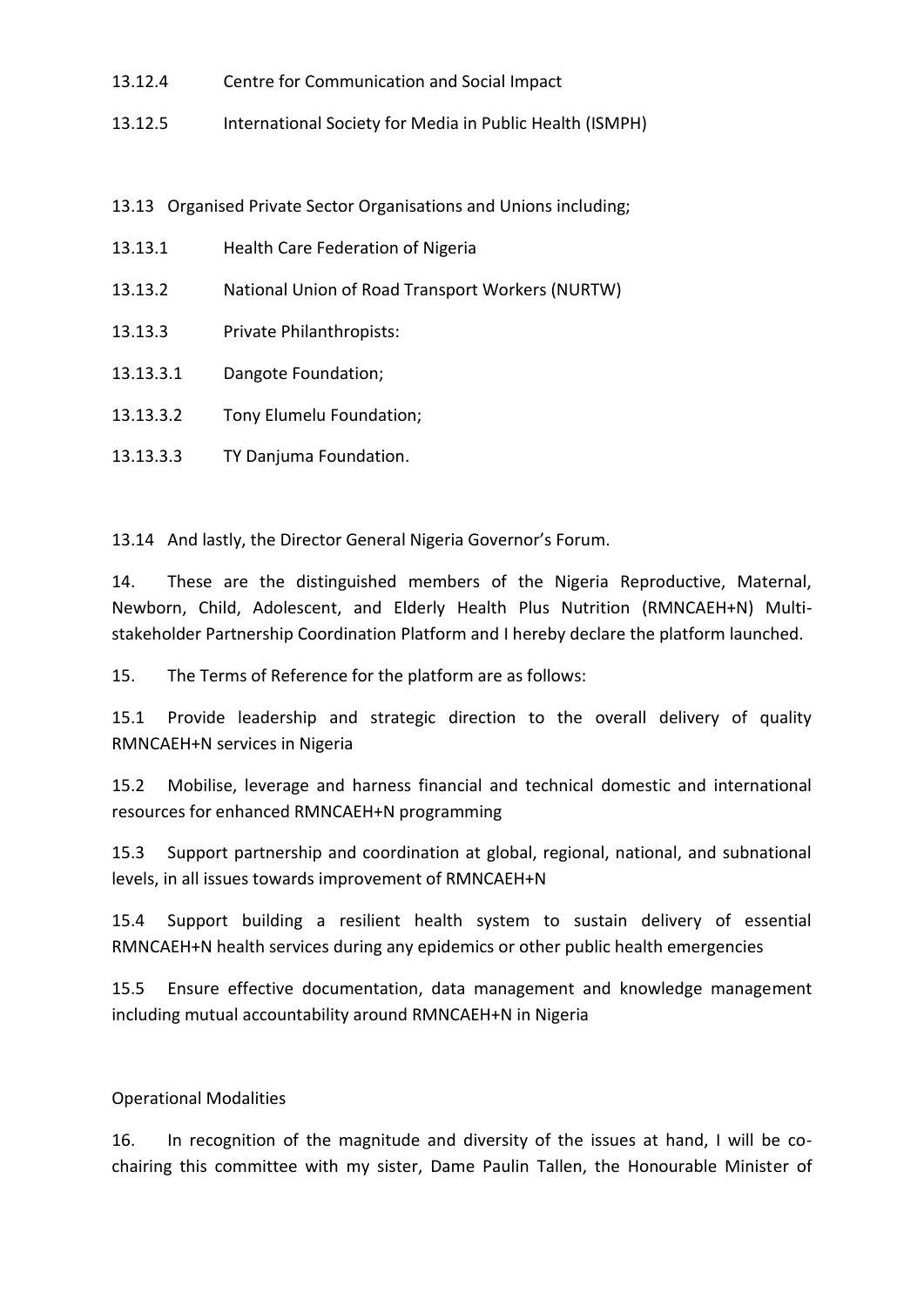Women Affairs. Together we will steer the course of this platform. The vice chairs shall be His Royal Highness the Emir of Shonga, Dr. Yahaya Haliru and Dr. Edugie Abebe, both are Nigerians who served in many capacities within and outside government settings.

17. This platform shall be meeting once a year, unless exigencies of duty necessitate additional "extraordinary" sessions. The Secretariat for the platform shall be the Department of Family Health, Federal Ministry of Health.

18. The terms of reference shall be implemented through subcommittees. 4 (four) of such subcommittees have been identified namely:

18.1 Leadership, Coordination, and Partnership

18.2 Advocacy, Resource Mobilisation and Communication

18.3 Quality Technical Delivery

18.4 Accountability, Data and Knowledge Management

19. The subcommittees are charged with the responsibility of operationalizing the relevant terms of reference and provide feedback to the general body at the annual gathering. Subcommittees are expected to meet at least twice a year.

20. Ladies and gentlemen, I welcome the emergence of the Nigeria Reproductive, Maternal, Newborn, Child, Adolescent and Elderly Health Plus Nutrition (RMNCAEH+N) Multi-Stakeholder Partnership Coordination Platform to strengthen our divergent national capacity and improve alignment towards the attainment of Universal Health Coverage, in line with the Economic Recovery and Growth Plan (ERGP), a medium-term plan for 2017- 2020, developed by the administration of President Muhammadu Buhari.

21. Through extensive consultation, we have made diligent efforts to understand the issues around partnership and the health of women, children, adolescents, and the elderly. These have led to the development of a set of instruments that form our interactions. They include:

21.1 The Family Planning Blueprint: otherwise known as the scale up plan was developed to facilitate a coordinated and holistic implementation of interventions to scale up the delivery and uptake of quality and affordable family planning services in Nigeria. The 6 (six) thematic areas include:

21.1.1 Demand Creation,

21.1.2 Service Delivery,

21.1.3 Procurement and Supply Chain Management,

21.1.4 Policy Advocacy (Policy and Environment),

21.1.5 Finance, Supervision, Monitoring and